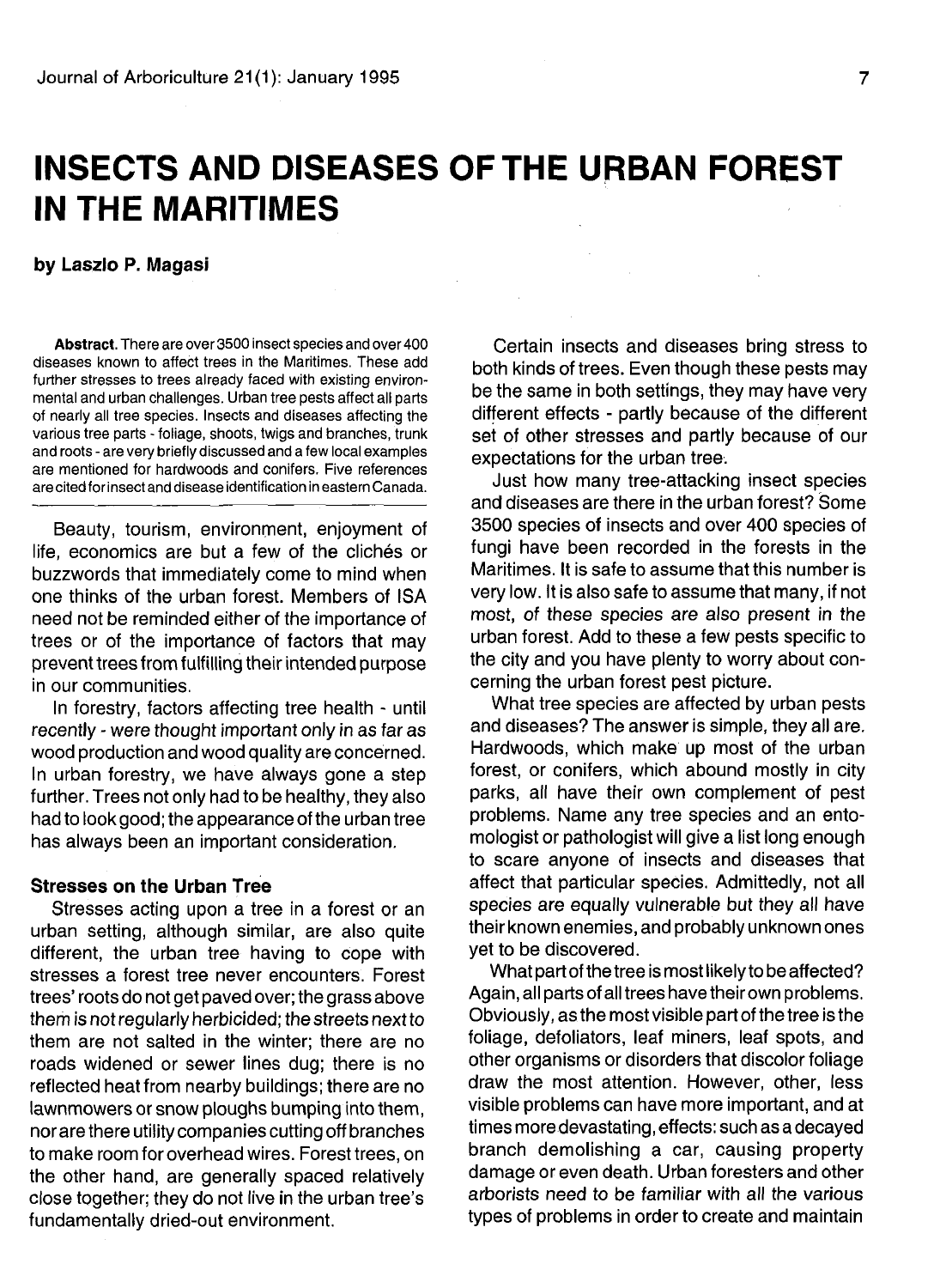a healthy urban forest.

This familiarity will become ever more important in the future because, with restructuring at the senior levels of government, tree pest advisory services are likely to become less available. This 'cut in services' by the federal and provincial governments should provide an opportunity for private enterprise to fill the gap - and ISA members are in an ideal position to do this.

It is impossible even to attempt to cover everything in a brief presentation. Fortunately there is no need to do this, for two very good reasons:

1. ISA has an excellent on-going program to certify arborists, a program that includes the recognition of urban tree pests and diseases;

2. There is an excellent set of color booklets available to help identify most of the noteworthy insects in eastern Canada. A recent (1994) publication on tree diseases in eastern Canada completes the set on tree pests (see references). The Maritimes are well looked after in this respect. Similar books are available for other parts of North America dealing with local or regional tree pests and diseases.

#### **Pests on the Various Parts of the Tree**

Following are a few brief comments about the various major urban tree insects and diseases (with a few examples).

**Foliage.** Insects affecting foliage remove or destroy chlorophyll, the kitchen of the tree, making the trees look unsightly - either bare or some shade of brown. Besides affecting the aesthetic appearance, chlorophyll removal also stresses the tree through partial starvation, making it more vulnerable to attack by other insects or by diseases. Defoliators, leaf miners, leaf rollers, leaf skeletonizers, and sucking insects all have the same basic life cycle. They come from eggs, have various types of larval stages or live as nymphs, pupate, emerge as adults, mate, then produce eggs to complete the cycle. In most cases, it is the immature or larval stage that feeds and causes the damage. This is also the stage that causes most trouble for the taxpayers, homeowners or tourists. These troubles are often related - in addition to the amount of damage the insect inflicts on the tree - to the numbers and size of caterpillars, or to the location of over-hanging branches relative to the patio or the deck. Some examples, not necessarily the most important ones, on hardwoods are: defoliators - forest tent caterpillar, gypsy moth; leaf miners - birch leafminer, elm leafminer; leaf roller - maple leaf roller; skeletonizers - elm leaf beetle, birth skeletonizer; sucking 'insects' - aphids. On conifers some examples are: defoliators - spruce budworm, spruce sawflies; leaf miner - larch needle miner; sucking 'insects' - spruce spider mite, aphids.

Diseases affecting foliage also destroy chlorophyll and create various degrees of unsightly appearance. They are caused by fungi that spread by spores, either intensifying the disease on the same tree or spreading it to other trees. Some fungi have very complicated life cycles and require two hosts to complete the cycle. Examples of foliage diseases on hardwoods include anthracnose, horse-chestnut leaf blotch, leaf spots, ash rust; on conifers, needle rusts, needle casts.

**Shoots.** Insects affecting shoots often appear as a foliage problem because the foliage on the affected shoot is also affected. The adult lays its eggs under the bark, the larvae tunnel and feed inside the shoot and eventually kill it. Examples include the European pine shoot moth, the white pine weevil, and the balsam twig aphid.

Diseases affecting shoots usually attack the tree when the shoots are still young and succulent, allowing the germinating spores of the fungus to easily penetrate the outer layers. The fungus cuts off the water supply, kills the cambium and the shoot (and the leaves on it) dies. Examples on hardwoods include willow blight, twig blight of poplar; on conifers, Sirococcus shoot blight, Scleroderris canker.

**Branches.** Insects affecting branches are rarely important as long as a tree is in good health and vigorous condition. Most fungi that cause twig and small-branch mortality, resulting in a dieback condition, are weakly parasitic, and successfully attack only trees under stress. There are a great many fungi in this group. An exception on hardwoods is the black knot of cherry, a disease that often attacks crab apple, causing ugly, unattractive canker-like growth, and that may kill the tree. On conifers, one of the most commonly seen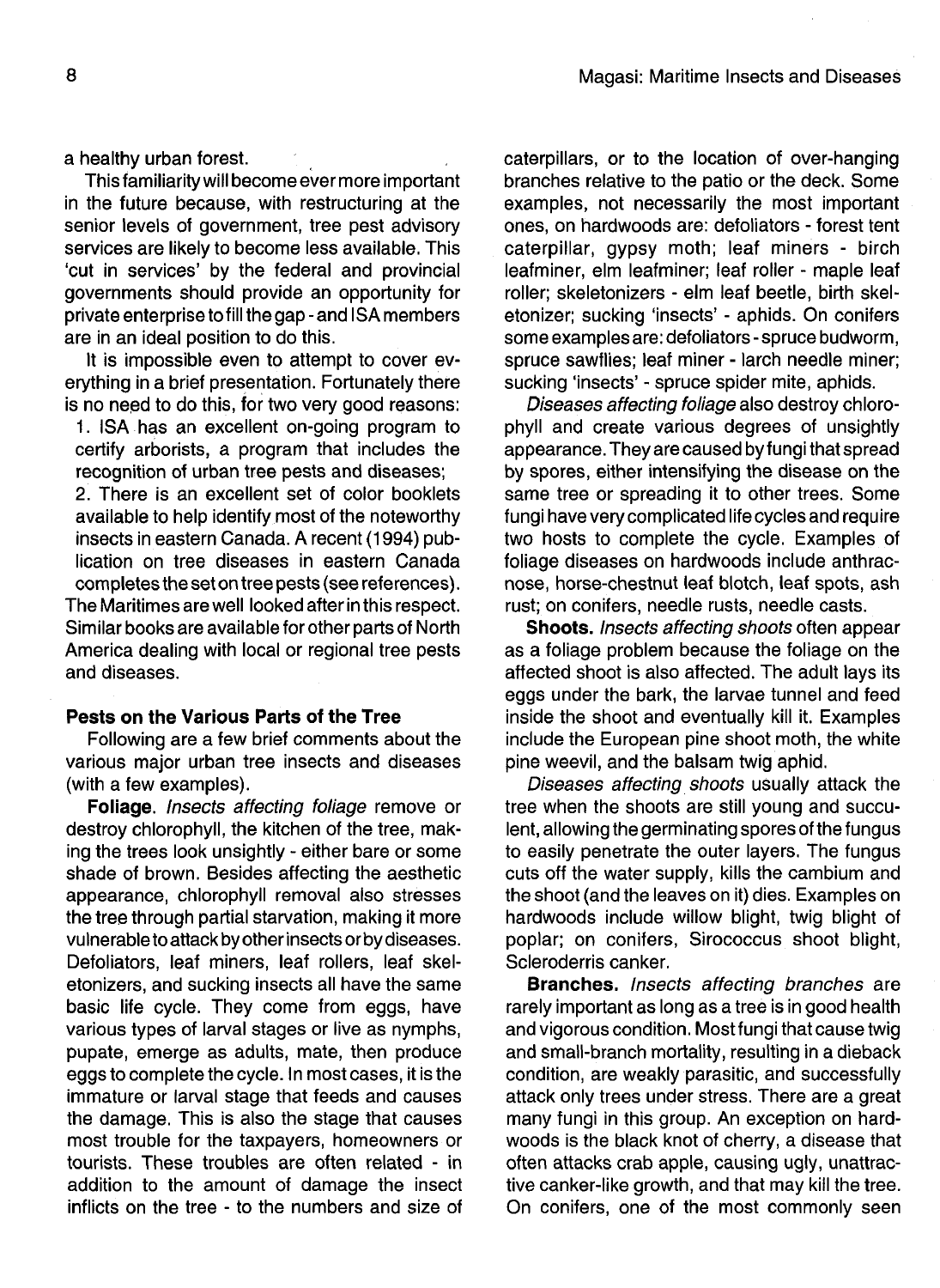diseases in this group is the Cytospora canker. The fungus usually attacks individual branches of Colorado blue spruce, ruining the appearance of the tree.

**Trunks.** Insects affecting tree trunks consist mainly of wood borers and bark beetles, the larvae of which at certain times in their development mine the inner bark and the sapwood, interfering with water conduction. Examples include the bronze birch borer, the appletree borer, and a variety of bark beetles.

Diseases affecting tree trunks are among the urban pests that, apart from the defoliators and their effect on aesthetic appearance, are,or should be, the major concern for arborists and urban foresters. There are many groups of stem fungi. Some cause cankers, deforming, disfiguring or girdling the trunk, such as beech bark disease, Nectria canker, Hypoxylon canker on hardwoods, white pine blister rust on conifers. Some affect the vascular system of the tree, plugging up the waterconducting elements and killing the tree, such as Dutch elm disease (a bark beetle-transmitted disease .that could have easily fit into several other of the above categories of diseases or even of insects). Many fungi get into the tree through "infection courts", which are openings of various kinds (wounds, broken branches, cankers), and cause decay. Whatever their action, they destroy wood and weaken its physical strength, which can lead to breakage with all of its potentially serious consequences. Most of the action of wood-decaying fungi is hidden from sight. By the time fruiting bodies (conks or mushrooms) appear on the trunk or a huge branch breaks off or a tree topples during a wind-storm, the damage to the tree has occurred.

**Roots.** Diseases affecting roots of trees are most often undetectable during casual observation. However, they are extremely important factors affecting tree health, the roots being a vital part of the tree both for water and nutrient uptake and for anchoring the tree to the ground. Roots are also one of the tree's most abused parts in the urban environment, suffering most of the stresses mentioned earlier.

Tree roots weakened by these stresses, or by the various insects and diseases attacking above-

ground tree parts, are vulnerable to attack by a number of root-rotting fungi. The fungus moves into the root and spreads to other roots or up to the root collar, further weakening or killing the tree. The best known and probably most widespread among these fungi is the shoe-string root rot (Armillaria mellea).

# **Conclusion**

Most insect and disease problems can be prevented or controlled. For some we do not yet have the answer. These we have to manage in ways that minimize losses - and work hard to find solutions.

It is a wonder, and a testimonial to the resilience and tolerance of the urban shade tree that, in spite of all the hardship, all the dangers and enemies, so many trees not only survive but also flourish to provide us with those values that we expect from them, regarding beauty, tourism, environment, enjoyment of life and other economic benefits. It behoves us, we who are responsible for caring for them, to protect them and provide the conditions necessary for their well being - and for our benefit. An arborist's job is a challenging one.

#### **References**

- 1. Anonymous. 1979. Les principaux insectes defoliateurs des arbres du Quebec. Service d'entomologie et de pathologie, Ministre de I'Energie et des Ressources, Gouvernement du Quebec ER1 -3294-8 ISBN 2-551 -03428- 0; 188 pages; 252 color photos. Address: 200b chemin Ste-Foy, Québec.
- 2. Myren, D.T. (editor). 1994. Tree diseases of eastern Canada. Canadian Forest Service, Ottawa, Ont. Catalogue No. FO42-186 1994 ISBN 0-660-14936-2; 172 pages; 277 color photos. Address: bookstores, Canadian Communicaton Group - Publishing, Ottawa, Canada K1A OS9, Canada \$39.95 - Other: US\$ 51.95
- 3. Rose, A.H., and Lindquist, O.H. 1973. Insects of eastern pines. Publ. No. 1313, Dept of Environment, Canadian Forestry Service, Great Lakes Forestry Centre, Sault Ste. Marie, Ont. Catalogue No. FsOO-1973/2; 127 pages; 178 color photos.
- 4. Rose, A.H., and Lindquist, O.H. 1980. Insects of eastern larch, cedar and juniper. Forestry Technical Report 28. Dept. of Environment, Canadian Forestry Service, Ottawa, Ont. Catalogue No. Fo64-28-1992 ISBN 0-660-14172-8; 99 pages; 146 color photos. Address: bookstores, Canadian Communicaton Group - Publishing, Ottawa, Canada K1A OS9, Canada \$17.95 - Other: US\$ 23.35
- 5. Rose, A.H., and Lindquist, O.H. 1982. Insects of eastern hardwood trees. Forestry Technical Report 29. Dept. of